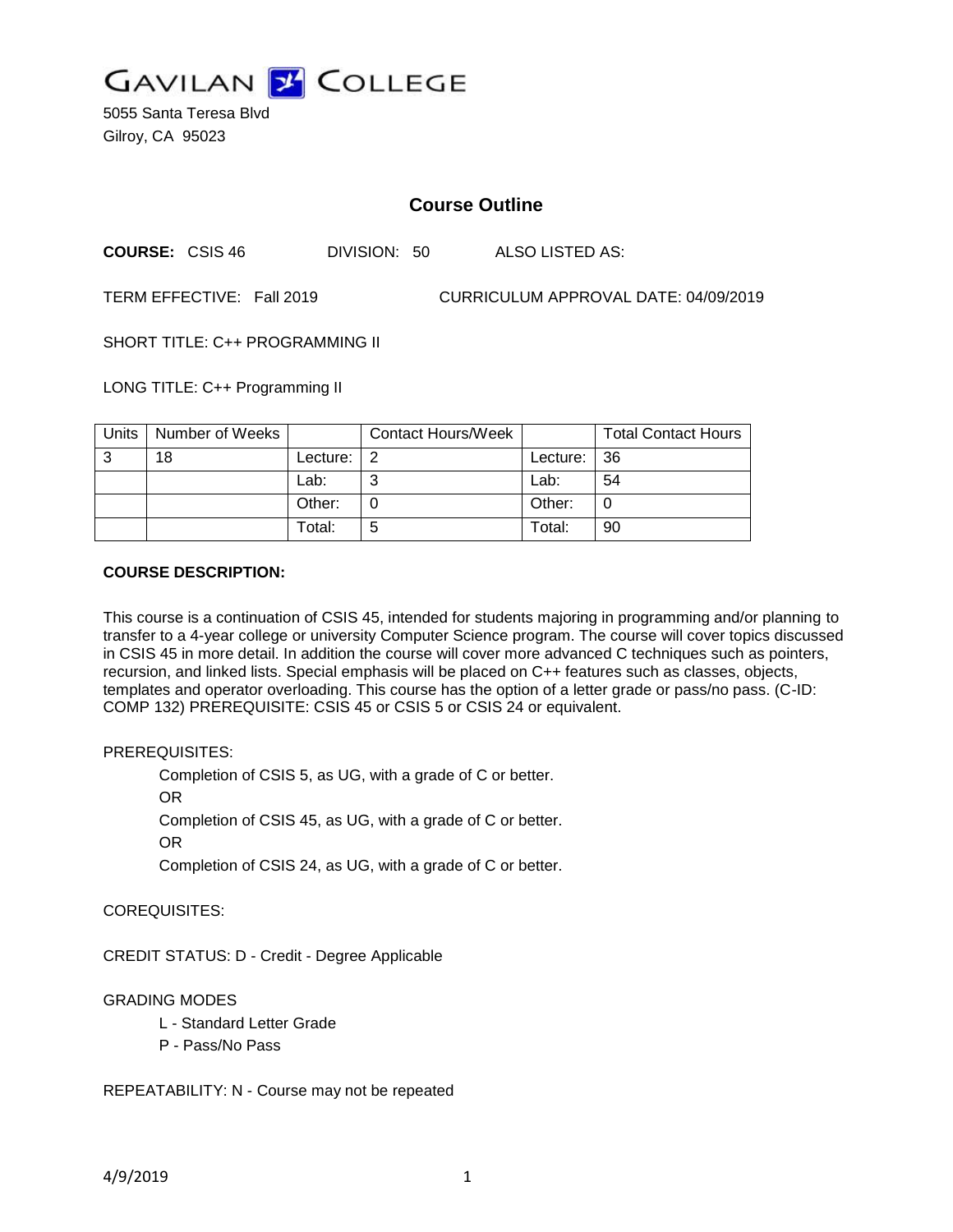SCHEDULE TYPES:

02 - Lecture and/or discussion

03 - Lecture/Laboratory

04 - Laboratory/Studio/Activity

04B - Laboratory - LEH 0.75

05 - Hybrid

72 - Dist. Ed Internet Delayed

73 - Dist. Ed Internet Delayed LAB

73B - Dist. Ed Internet LAB-LEH 0.75

## **STUDENT LEARNING OUTCOMES:**

1. Discuss the representation and use of primitive data types and built-in data structures. Measure of assessment: exams, discussion, homework exercises Year assessed, or planned year of assessment: 2018 Semester: Fall

2. Describe and demonstrate how the various data structures are allocated and used in memory. Measure of assessment: exams, programming problems, homework exercises Year assessed, or planned year of assessment: 2018 Semester: Fall

3. Describe and utilize common applications for a variety of data structures.

Measure of assessment: exams, programming problems, homework exercises

# **CONTENT, STUDENT PERFORMANCE OBJECTIVES, OUT-OF-CLASS ASSIGNMENTS**

Curriculum Approval Date: 04/09/2019

Lecture content 36 Hours.

4 Hours

Lecture Content: Data Abstraction: The Walls, Recursion: The Mirrors, and Recursion as a Problem-Solving Technique.

Student Performance Objectives: Define an abstract data type (ADT) and explain the difference between an ADT and a data structure. Explain the steps you should take when designing an ADT. Utilize the UML to describe classes at various stages of their development. Discuss recursion and utilize recursive solutions in solving programming exercises. Define the concept of formal grammars and explain its use. Discuss the problem-solving technique of backtracking.

4 Hours

Lecture Content: Array-Based Implementations and Link-Based Implementations.

Student Performance Objectives: Define 'stubs' and explain their benefit. Discuss what happens to the array 'items' when the method 'add' cannot add another entry to it, because it is already full. List an advantage and a disadvantage of calling the method 'getFrequencyOf' from 'contains'. Define the following and state the relationship between each: a 'node', the 'head pointer', and a 'linked chain'.

## 4 Hours

Lecture Content: Stacks and Stack Implementations.

Student Performance Objectives: Discuss the benefits of a stacks last-in, first-out behavior. Explain the significance of the precedence tests in the infix-to-postfix conversion algorithm. Discuss the relationship between stacks and recursion. Describe the changes to a stack implementation that are necessary to replace a fixed-stack array with a resizable array. Discuss the advantages and disadvantages of an arraybased implementation of the ADT stack as compared to a link-based implementation.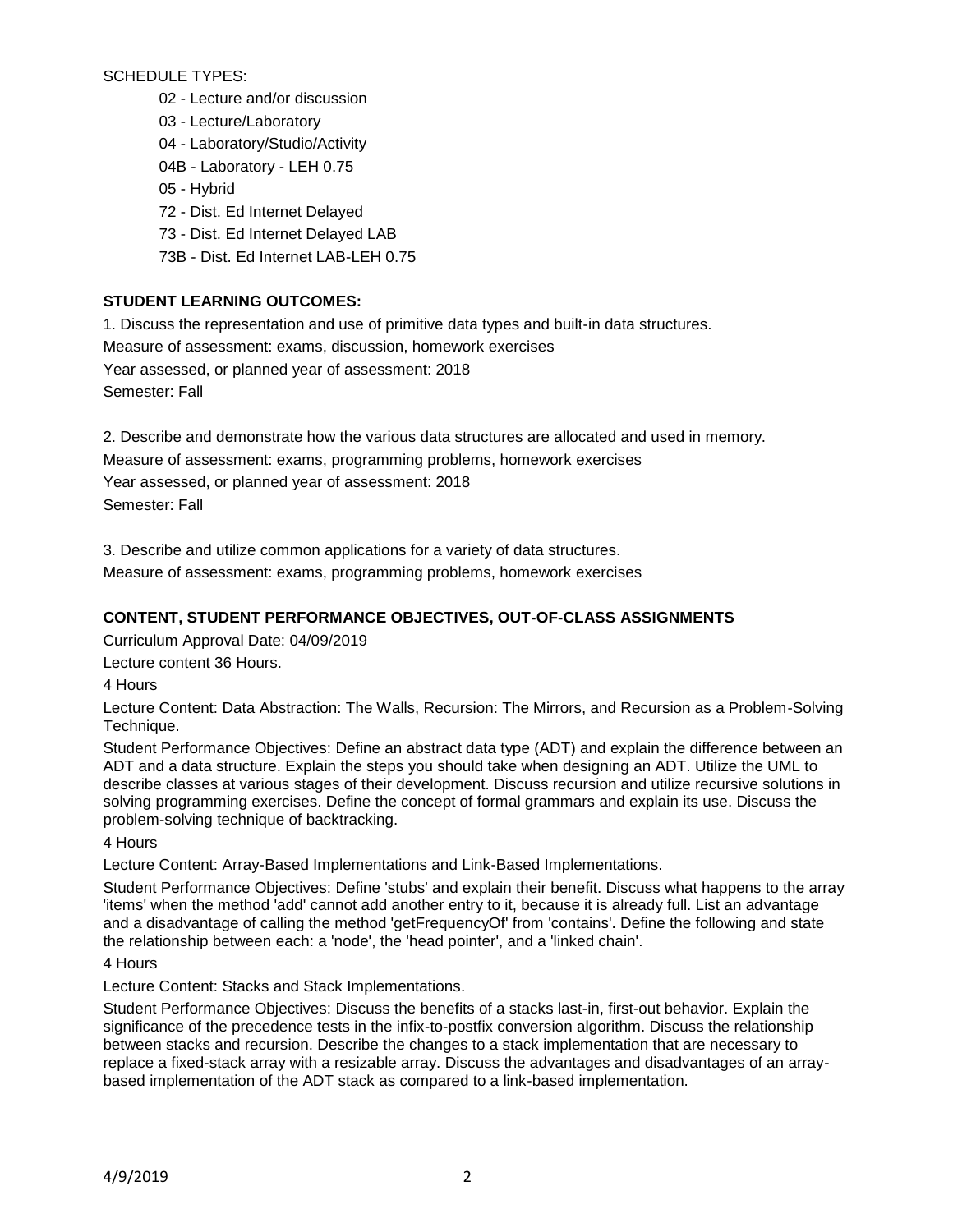## 4 Hours

Lecture Content: Lists and List Implementations.

Student Performance Objectives: Write specifications for a list whose operations 'insert', 'remove', 'getEntry', and 'setEntry' always act at the end of the list. Discuss the advantages and disadvantages of an array-based implementation of the ADT list as compared to a link-based implementation.

## 4 Hours

Lecture Content: Midterm. Algorithm Efficiency and Sorting Algorithms and Their Efficiency.

Student Performance Objectives: State the difficulties with comparing programs instead of algorithms. Explain how you would assess an algorithms efficiency. Describe the functions of a variety of sorting processes; such as the selection sort, the bubble sort, the insertion sort, the quick sort, the merge sort, and the radix sort.

## 4 Hours

Lecture Content: Sorting Lists and Their Implementations, Queues and Priority Queues, and Queue Implementations.

Student Performance Objectives: Explain the purpose of the ADT sorted list and itemize its operations. Summarize the efficiencies of the operations for array-based and link-based implementations of the ADTs list and sorted list. Discuss the ADT queue operations as well as the ADT priority queue operations. Explain the function of a position-oriented ADT vs. a value-oriented ADT.

#### 4 Hours

Lecture Content: Trees, Tree Implementations, and Heaps.

Student Performance Objectives: Summarize tree terminology. Discuss the operations that define the ADT binary tree and binary search tree. Define a 'heap' and list its operations.

4 Hours

Lecture Content: Dictionaries and Their Implementation and Balanced Search Trees.

Student Performance Objectives: Discuss the pros and cons of the linear implementations (array-based and link-based) and a nonlinear link-based (binary search tree) implementation of the ADT dictionary. List various ADT dictionary operations. Define 'hashing' and explain what a hash function does. State the advantages of implementing the ADT dictionary with a 2-3 tree instead of a binary search tree. Discuss the reasons why it is desirable in many applications to use one of several variations of the basic binary search tree vs. a minimum-height binary search tree. Explain why a node in a red-black tree requires less memory than a node in a 2-3-4 tree.

2 Hours

Lecture Content: Graphs and Processing Data in External Storage.

Student Performance Objectives: List ADT graph operations. Explain the two most common implementations of a graph. Discuss various useful applications of graphs. Discuss how to sort the data in an external file by modifying the merge sort algorithm. Discuss how to search an external file by using generalizations of the hashing and search-tree schemes.

2 Hours

Final.

Lab Content 54 Hours

Lab Content: Dictionaries and Their Implementation and Balanced Search Trees.

Student Performance Objectives: Complete exercises and programming problems related to Dictionaries and Their Implementation and Balanced Search Trees. Apply more than one hash function to a single search key.

3 Hours

Lab Content: Graphs and Processing Data in External Storage.

Student Performance Objectives: Complete exercises and programming problems related to Graphs and Processing Data in External Storage. Demonstrate the two most common implementations of a graph. Apply various useful applications of graphs. Demonstrate how to sort the data in an external file by modifying the merge sort algorithm. Demonstrate how to search an external file by using generalizations of the hashing and search-tree schemes.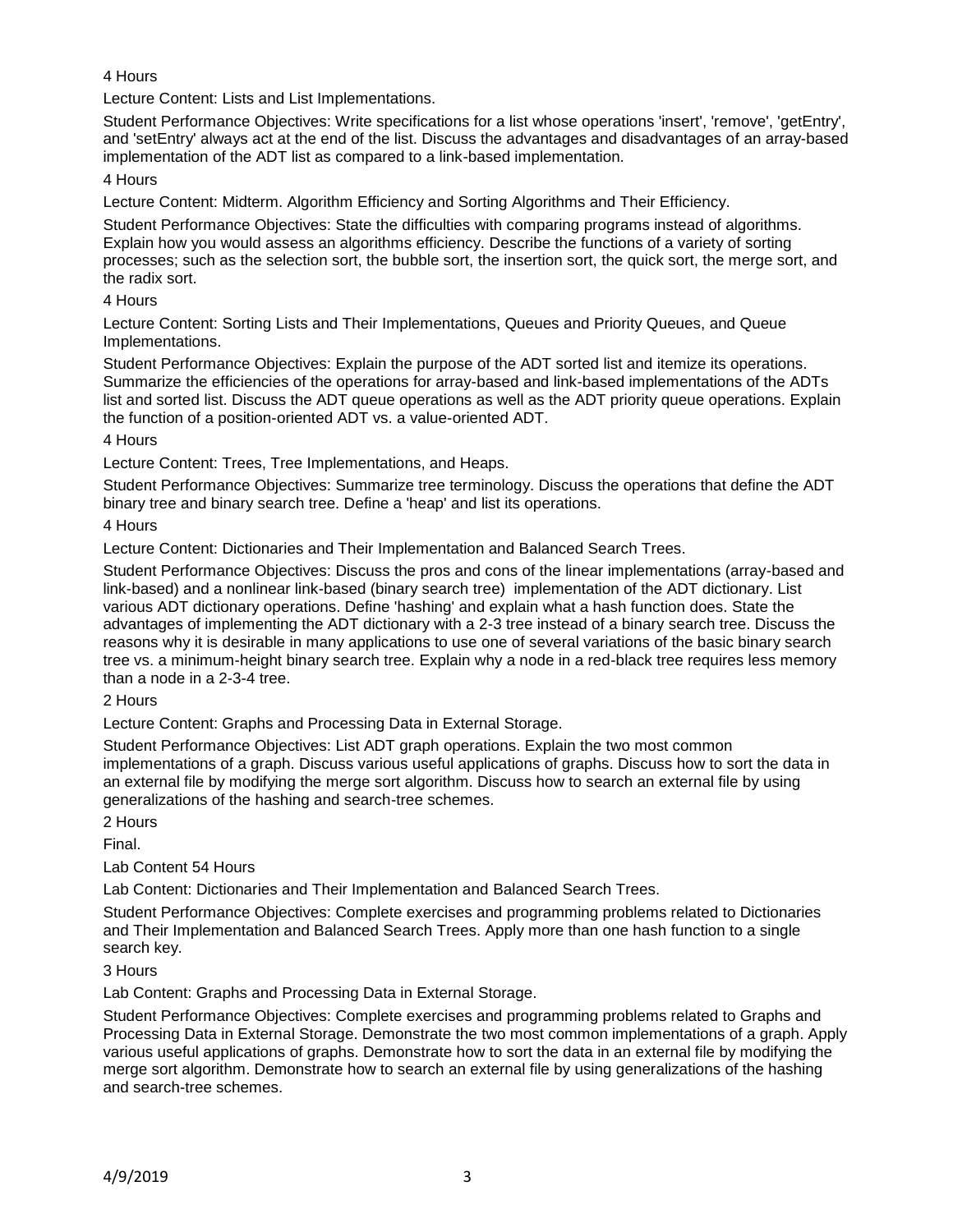## **METHODS OF INSTRUCTION:**

Lecture, computer demonstration, hands-on exercises and practices.

#### **OUT OF CLASS ASSIGNMENTS:**

Required Outside Hours: 24 Assignment Description: Reading textbook. Required Outside Hours: 48 Assignment Description: Homework: Complete exercises and programming problems. Work on programming projects.

#### **METHODS OF EVALUATION:**

Problem-solving assignments Percent of total grade: 40.00 % Problem-solving demonstrations: 30% - 60% Homework problems, Programming projects, Quizzes, Exams Skill demonstrations Percent of total grade: 50.00 % Skill demonstrations: 40% - 60% Demonstration, Performance exams Objective examinations Percent of total grade: 10.00 %

## **REPRESENTATIVE TEXTBOOKS:**

Frank M. Carrano and Timothy M. Henry. Data Abstraction & Problem Solving with C++ (7th Edition). Pearson,2017. Reading Level of Text, Grade: 12 Verified by: MS Word